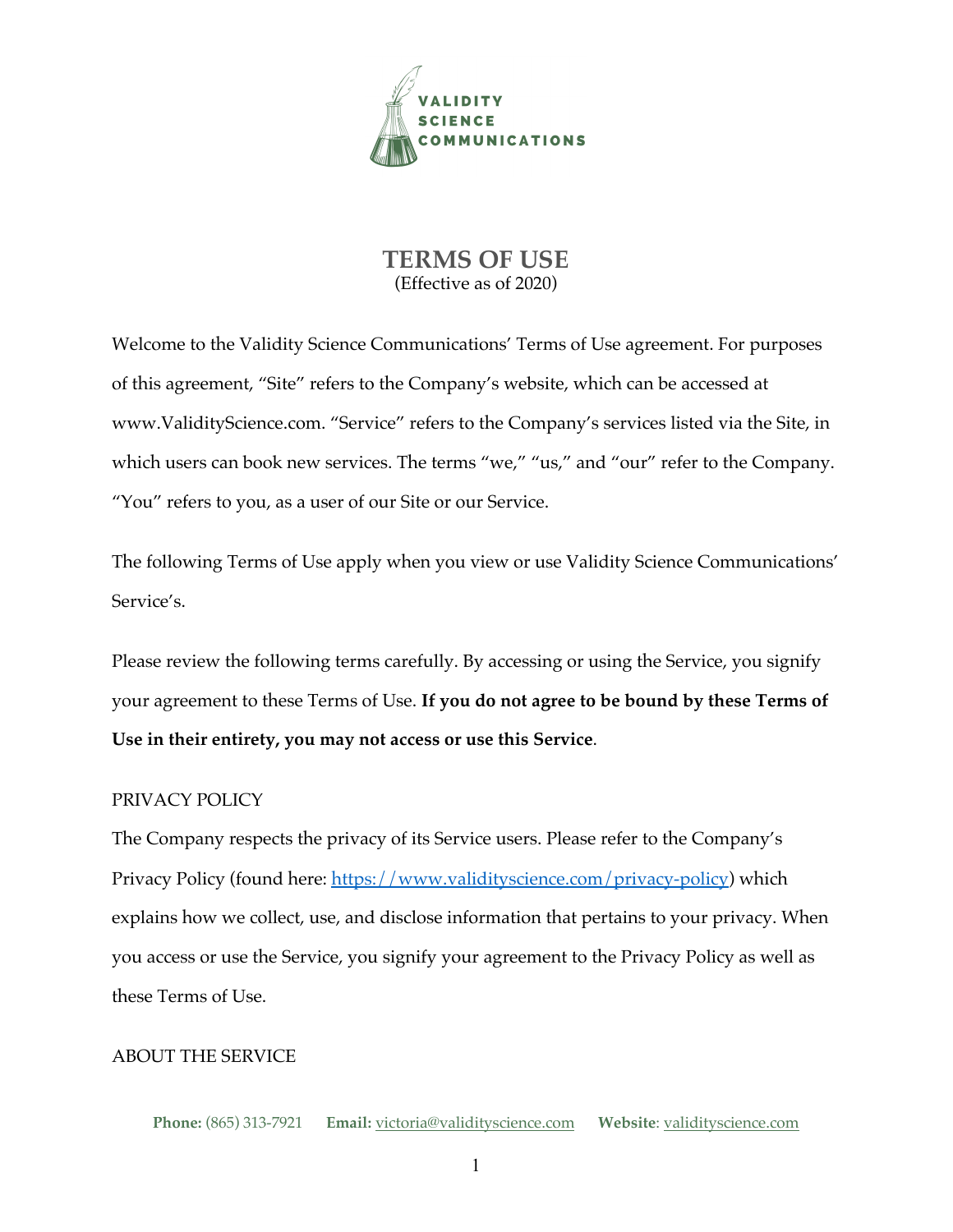

The Validity Science Communications is a Branding/Marketing/Communications/PR service firm that offers comprehensive, dynamic, and innovative strategies for life science, biotechnology, pharmaceutical, and medical-device companies.

REGISTRATION; RULES FOR USER CONDUCT AND USE OF THE SERVICE You need to be at least 18 years old to register for and use Validity Science Communications' Services.

If you are a client who signs a contract for any Service, you will create a personalized account which includes a unique username and a password to access the booking calendar and to receive messages from the Validity Science Communications. You agree to notify us immediately of any unauthorized use of your password and/or account. The Validity Science Communications will not be responsible for any liabilities, losses, or damages arising out of the unauthorized use of your member name, password and/or account.

#### USE RESTRICTIONS

Your permission to use the Site is conditioned upon the following use, posting, and conduct restrictions:

You agree that you will not under any circumstances:

access the Service for any reason other than your personal or commercial use solely as permitted by the normal functionality of the Service,

· collect or harvest any personal data of any user of the Site or the Service

use the Site or the Service for the solicitation of business in the course of trade or in connection with a commercial enterprise;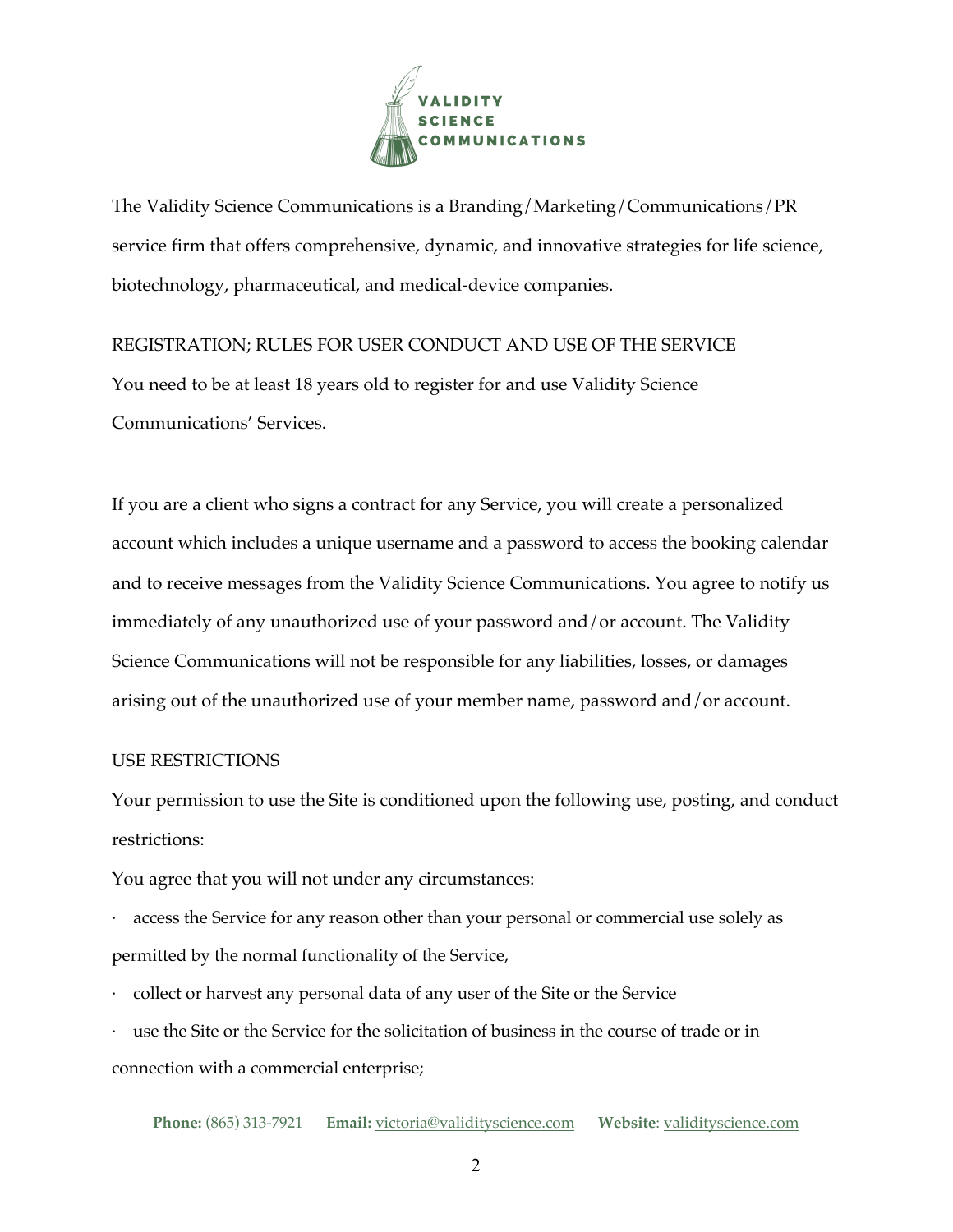

distribute any part or parts of the Site or the Service without our explicit written permission (we grant the operators of public search engines permission to use spiders to copy materials from the site for the sole purpose of creating publicly-available searchable indices but retain the right to revoke this permission at any time on a general or specific basis);

- use the Service for any unlawful purpose or for the promotion of illegal activities;
- attempt to, or harass, abuse or harm another person or group;
- use another user's account without permission;
- intentionally allow another user to access your account;
- · provide false or inaccurate information when registering an account;
- interfere or attempt to interfere with the proper functioning of the Service;
- make any automated use of the Site, the Service or the related systems, or take any action that we deem to impose or to potentially impose an unreasonable or disproportionately large load on our servers or network infrastructure;

· bypass any robot exclusion headers or other measures we take to restrict access to the Service, or use any software, technology, or device to scrape, spider, or crawl the Service or harvest or manipulate data;

· circumvent, disable or otherwise interfere with any security-related features of the Service or features that prevent or restrict use or copying of content, or enforce limitations on use of the Service or the content accessible via the Service; or

· publish or link to malicious content of any sort, including that intended to damage or disrupt another user's browser or computer.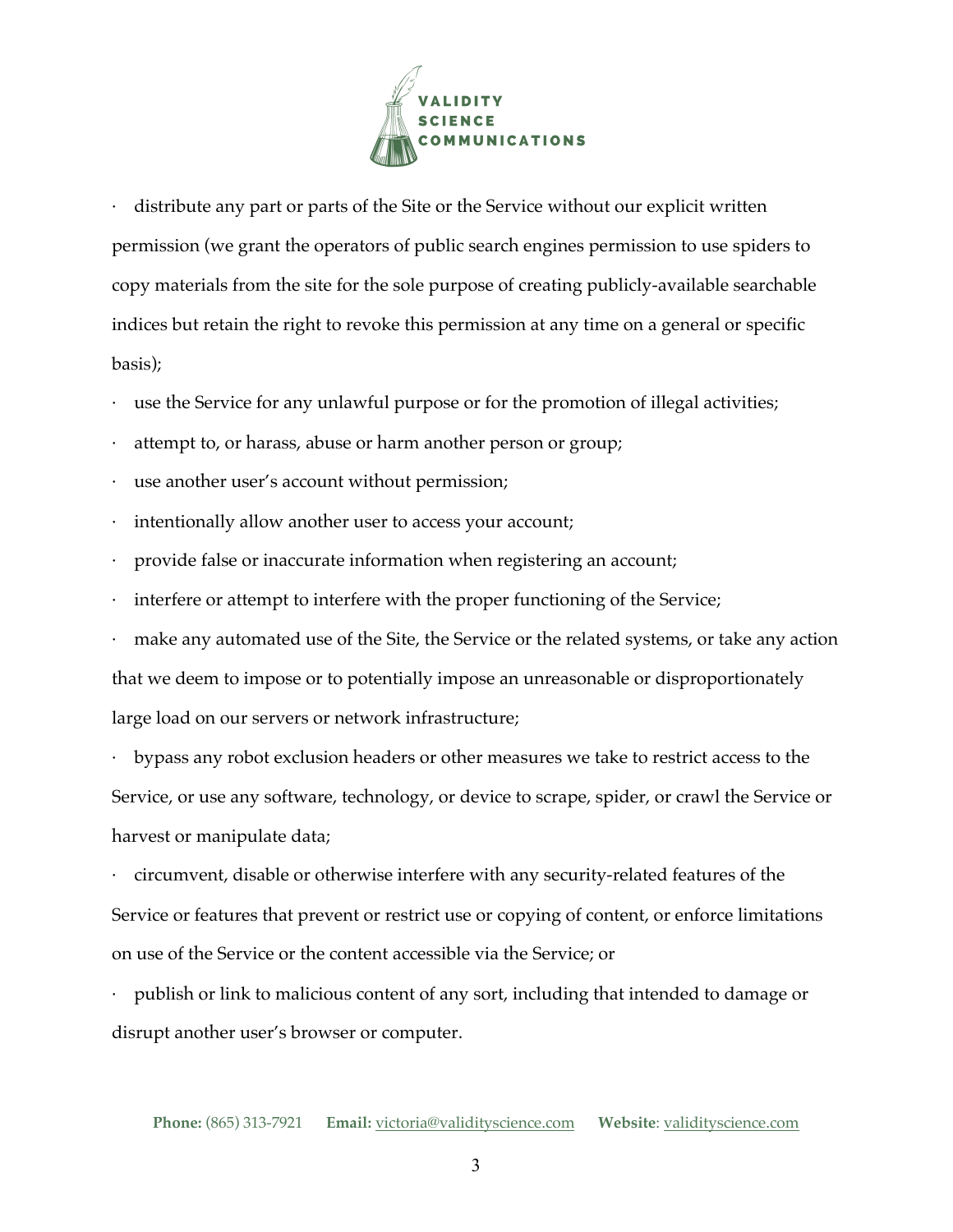

#### POSTING AND CONDUCT RESTRICTIONS

When you create your own personalized account, you may be able to provide contact and business identity information ("User Content") to the Service. You are solely responsible for the User Content that you post, upload, link to or otherwise make available via the Service. You agree that we are only acting as a passive conduit for your online distribution and publication of your User Content. The Company, however, reserves the right to remove any User Content from the Service at its sole discretion.

We grant you permission to use and access the Service, subject to the following express conditions surrounding User Content. You agree that failure to adhere to any of these conditions constitutes a material breach of these Terms.

By transmitting and submitting any User Content while using the Service, you agree as follows:

· You are solely responsible for your account and the activity that occurs while signed in to or while using your account;

· You will not post information that is malicious, libelous, false or inaccurate;

· You will not post any information that is abusive, threatening, obscene, defamatory, libelous, or racially, sexually, religiously, or otherwise objectionable and offensive;

· You retain all ownership rights in your User Content but you are required to grant the following rights to the Site and to users of the Service as set forth more fully under the "License Grant" and "Intellectual Property" provisions below: When you upload or post User Content to the Site or the Service, you grant to the Site a worldwide, non-exclusive, royalty-free, transferable license to use, reproduce, distribute, prepare derivative works of, display, and perform that Content in connection with the provision of the Service; and you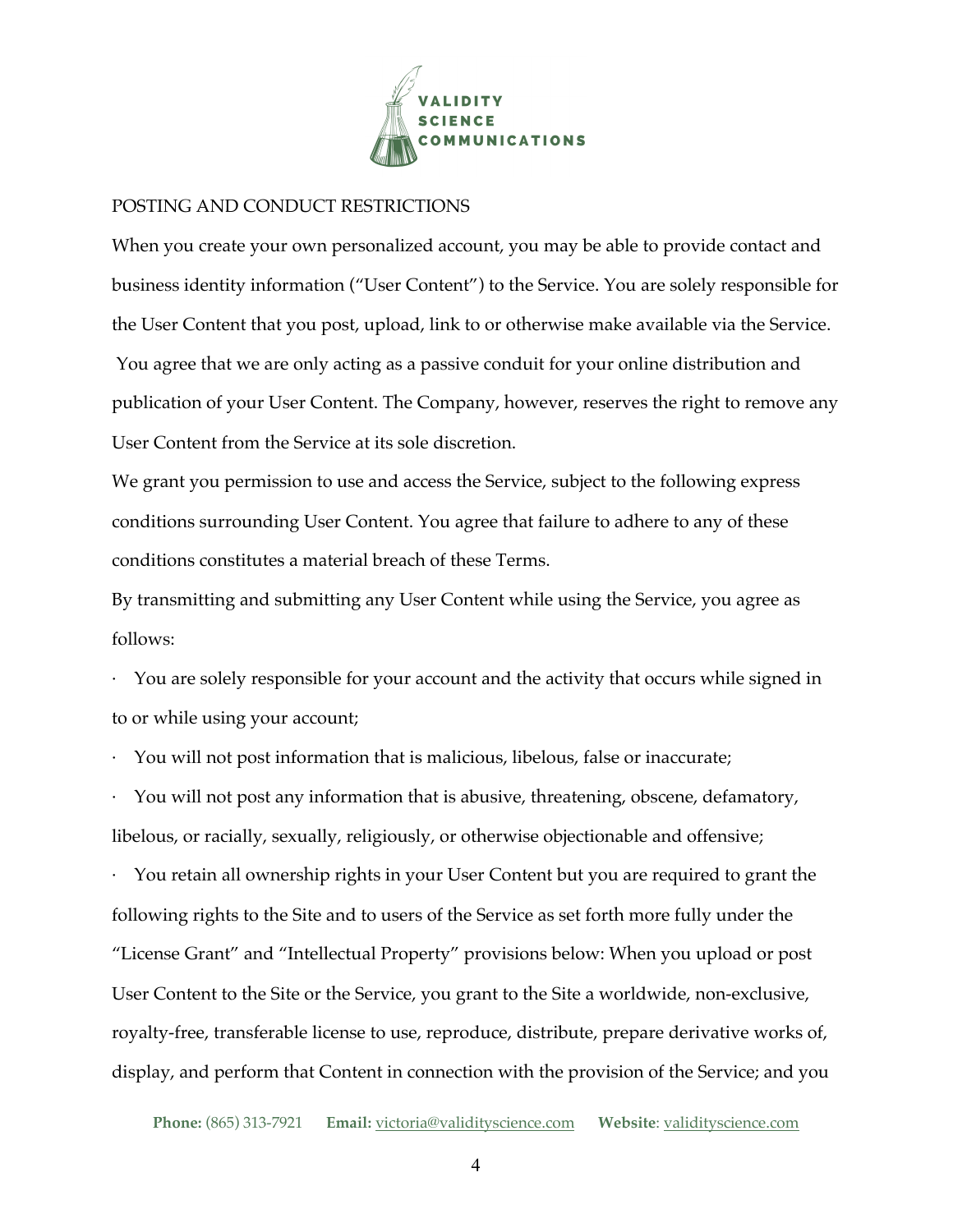

grant to each user of the Service, a worldwide, non-exclusive, royalty-free license to access your User Content through the Service, and to use, reproduce, distribute, prepare derivative works of, display and perform such Content to the extent permitted by the Service and under these Terms of Use;

You will not submit content that is copyrighted or subject to third party proprietary rights, including privacy, publicity, trade secret, or others, unless you are the owner of such rights or have the appropriate permission from their rightful owner to specifically submit such content; and

· You hereby agree that we have the right to determine whether your User Content submissions are appropriate and comply with these Terms of Service, remove any and/or all of your submissions, and terminate your account with or without prior notice.

You understand and agree that any liability, loss ,or damage that occurs as a result of the use of any User Content that you make available or access through your use of the Service is solely your responsibility. The Site is not responsible for any public display or misuse of your User Content.

The Site does not, and cannot, pre-screen or monitor all User Content. However, at our discretion, we, or technology we employ, may monitor and/or record your interactions with the Service or with other Users.

#### ONLINE CONTENT DISCLAIMER

Opinions, advice, statements, offers, or other information or content made available through the Service, but not directly by the Site, are those of their respective authors, and should not necessarily be relied upon. Such authors are solely responsible for such content.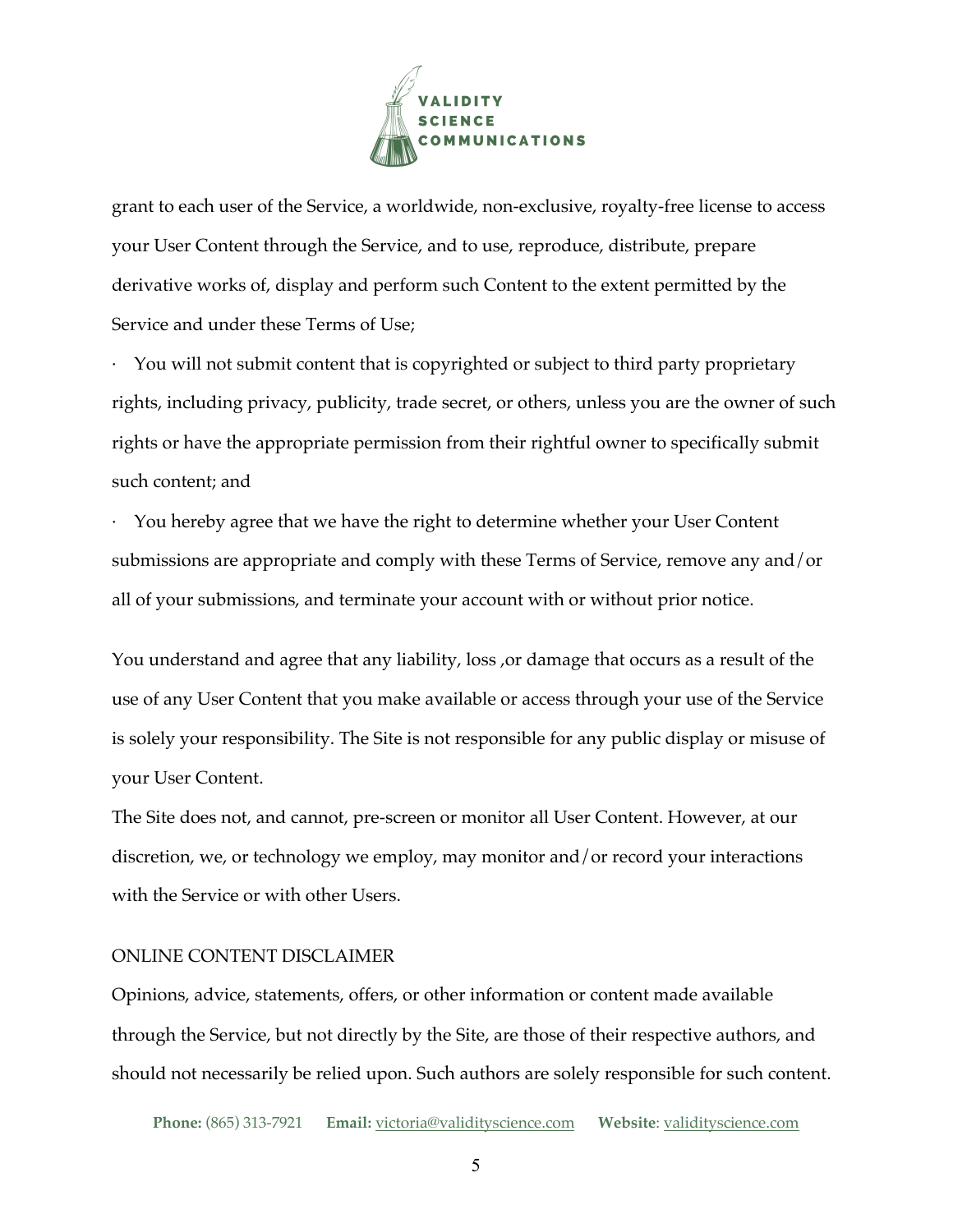

We do not guarantee the accuracy, completeness, or usefulness of any information on the Site or the Service nor do we adopt nor endorse, nor are we responsible for, the accuracy or reliability of any opinion, advice, or statement made by other parties. We take no responsibility and assume no liability for any User Content that you or any other user or third party posts or sends via the Service. Under no circumstances will we be responsible for any loss or damage resulting from anyone's reliance on information or other content posted on the Service, or transmitted to users.

Though we strive to enforce these Terms of Use, you may be exposed to User Content that is inaccurate or objectionable when you use or access the Site or the Service. We reserve the right, but have no obligation, to monitor the materials posted in the public areas of the Site or the Service or to limit or deny a user's access to the Service or take other appropriate action if a user violates these Terms of Use or engages in any activity that violates the rights of any person or entity or which we deem unlawful, offensive, abusive, harmful or malicious. [E-mails sent between you and Validity Science Communications that are not accessible to the general public will be treated by us as private to the extent required by applicable law.] The Company shall have the right to remove any material that in its sole opinion violates, or is alleged to violate, the law or this agreement or which might be offensive, or that might violate the rights, harm, or threaten the safety of users or others. Unauthorized use may result in criminal and/or civil prosecution under Federal, State and local law. If you become aware of a misuse of our Service or violation of these Terms of Use, please contact us at info@validityscience.com.

#### LINKS TO OTHER SITES AND/OR MATERIALS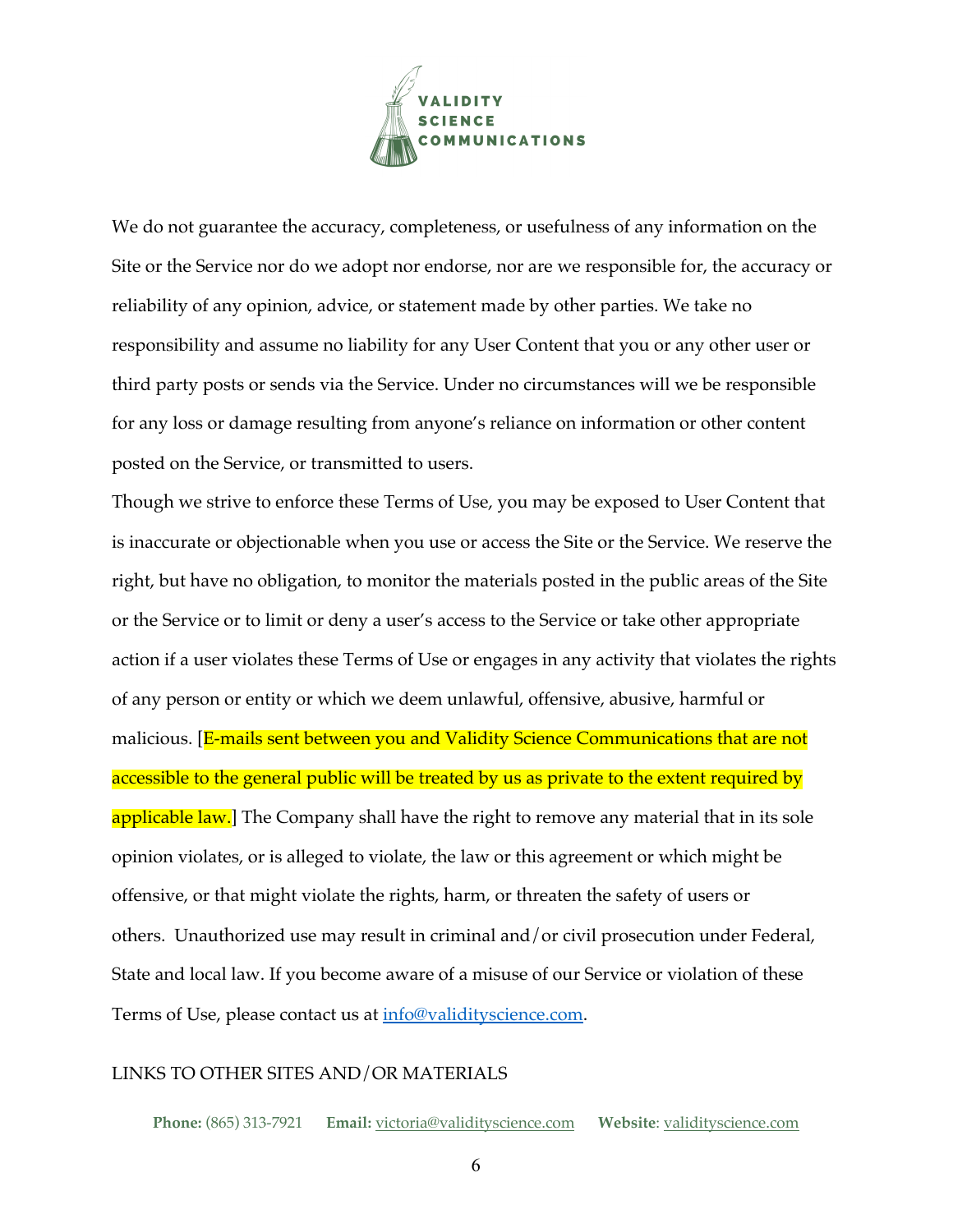

As part of the Service, we may provide you with convenient links to third party website(s) ("Third Party Sites") as well as content or items belonging to or originating from third parties (the "Third Party Applications, Software or Content"). These links are provided as a courtesy to Service subscribers. We have no control over Third Party Sites or Third Party Applications, Software or Content or the promotions, materials, information, goods or services available on these Third Party Sites or Third Party Applications, Software or Content. Such Third Party Sites and Third Party Applications, Software or Content are not investigated, monitored or checked for accuracy, appropriateness, or completeness, and we are not responsible for any Third Party Sites accessed through the Site or any Third Party Applications, Software or Content posted on, available through or installed from the Site, including the content, accuracy, offensiveness, opinions, reliability, privacy practices or other policies of or contained in the Third Party Sites or the Third Party Applications, Software or Content. Inclusion of, linking to or permitting the use or installation of any Third Party Site or any Third Party Applications, Software or Content does not imply our approval or endorsement. If you decide to leave the Site and access the Third Party Sites or to use or install any Third Party Applications, Software or Content, you do so at your own risk and you should be aware that our terms and policies, including these Terms of Use, no longer govern. You should review the applicable terms and policies, including privacy and data gathering practices, of any Third Party Site to which you navigate from the Site or relating to any applications you use or install from the Third Party Site.

## COPYRIGHT COMPLAINTS AND COPYRIGHT AGENT

**Phone:** (865) 313-7921 **Email:** victoria@validityscience.com **Website**: validityscience.com (a) Termination of Repeat Infringer Accounts. We respect the intellectual property rights of others and requires that the users do the same. Pursuant to 17 U.S.C. 512(i) of the United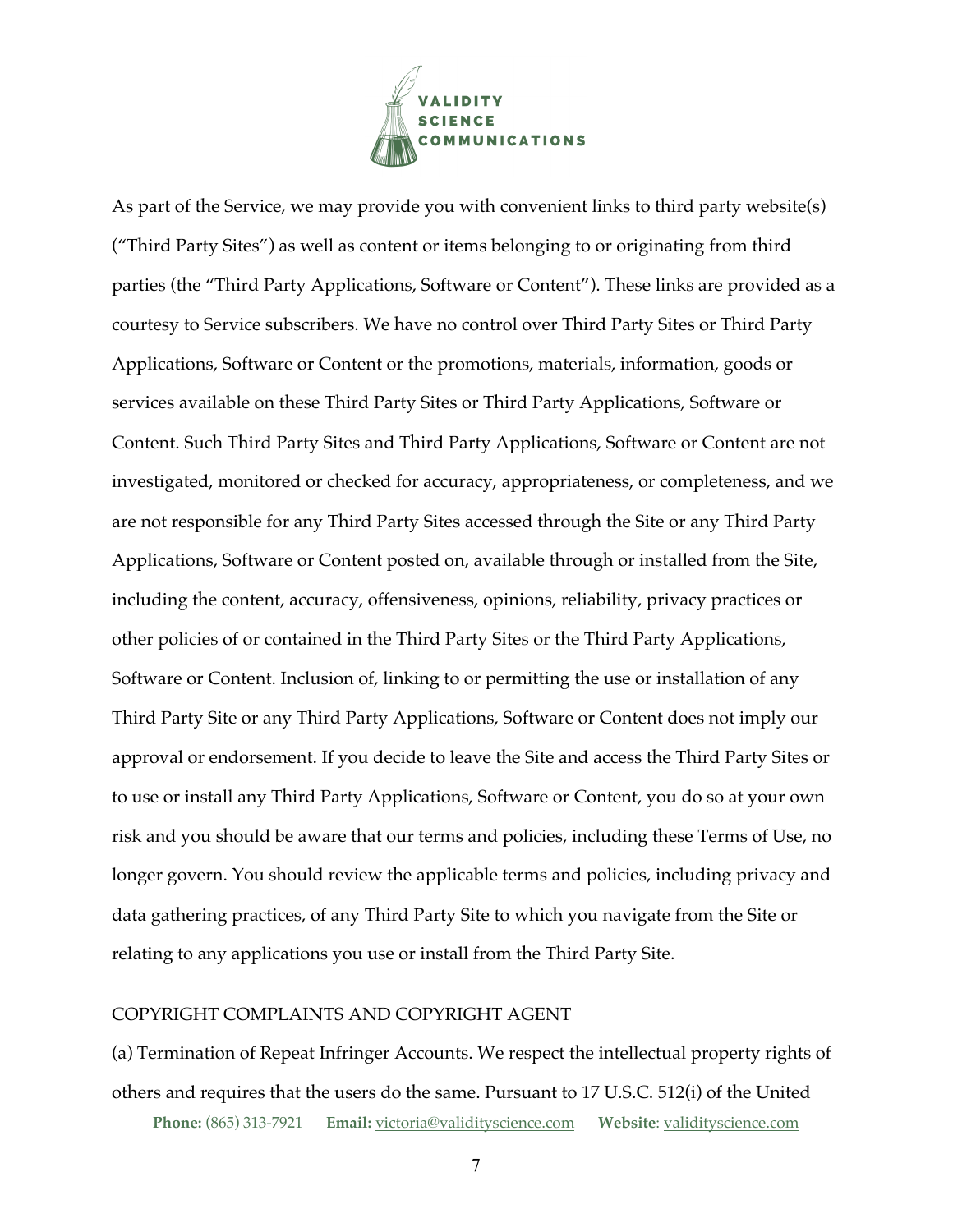

States Copyright Act, we have adopted and implemented a policy that provides for the termination in appropriate circumstances of users of the Service who are repeat infringers. We may terminate access for participants or users who are found repeatedly to provide or post protected third party content without necessary rights and permissions. (b) DMCA Take-Down Notices. If you are a copyright owner or an agent thereof and believe, in good faith, that any materials provided on the Service infringe upon your copyrights, you may submit a notification pursuant to the Digital Millennium Copyright Act (*see* 17 U.S.C 512) ("DMCA") by sending the following information in writing to the our designated copyright agent at 1900 Cureton Road Knoxville, TN 37931

- 1. The date of your notification;
- 2. A physical or electronic signature of a person authorized to act on behalf of the owner of an exclusive right that is allegedly infringed;
- 3. A description of the copyrighted work claimed to have been infringed, or, if multiple copyrighted works at a single online site are covered by a single notification, a representative list of such works at that site;
- 4. A description of the material that is claimed to be infringing or to be the subject of infringing activity and information sufficient to enable us to locate such work;
- 5. Information reasonably sufficient to permit the service provider to contact you, such as an address, telephone number, and/or email address;
- 6. A statement that you have a good faith belief that use of the material in the manner complained of is not authorized by the copyright owner, its agent, or the law; and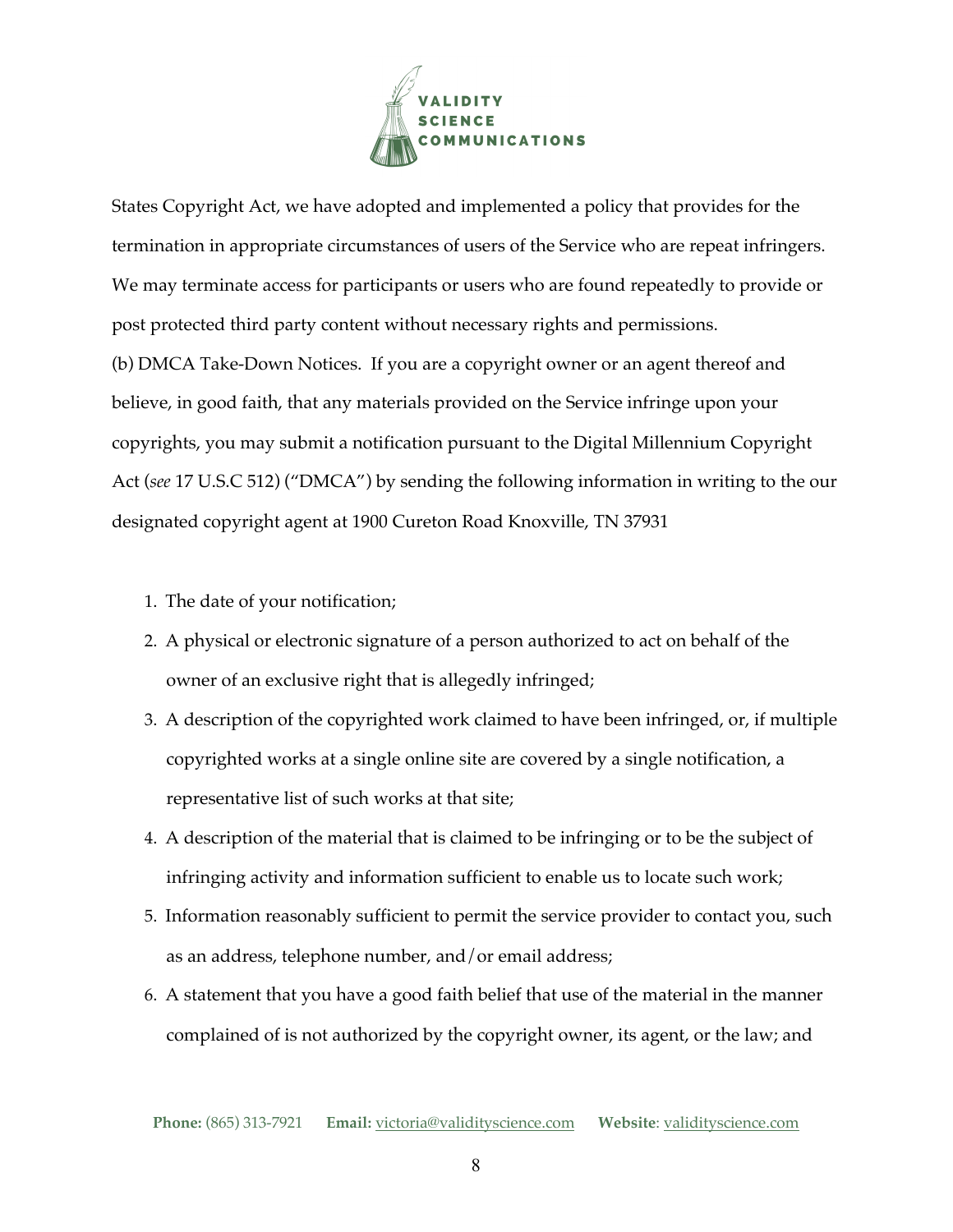

7. A statement that the information in the notification is accurate, and under penalty of perjury, that you are authorized to act on behalf of the owner of an exclusive right that is allegedly infringed.

(c) Counter-Notices. If you believe that your User Content that has been removed from the Site is not infringing, or that you have the authorization from the copyright owner, the copyright owner's agent, or pursuant to the law, to post and use the content in your User Content, you may send a counter-notice containing the following information to our copyright agent using the contact information set forth above:

- 1. Your physical or electronic signature;
- 2. A description of the content that has been removed and the location at which the content appeared before it was removed;
- 3. A statement that you have a good faith belief that the content was removed as a result of mistake or a misidentification of the content; and
- 4. Your name, address, telephone number, and email address, a statement that you consent to the jurisdiction of the federal court in Tennesseee and a statement that you will accept service of process from the person who provided notification of the alleged infringement.

If a counter-notice is received by our copyright agent, we may send a copy of the counternotice to the original complaining party informing such person that it may reinstate the removed content in ten (10) business days. Unless the copyright owner files an action seeking a court order against the content provider, member or user, the removed content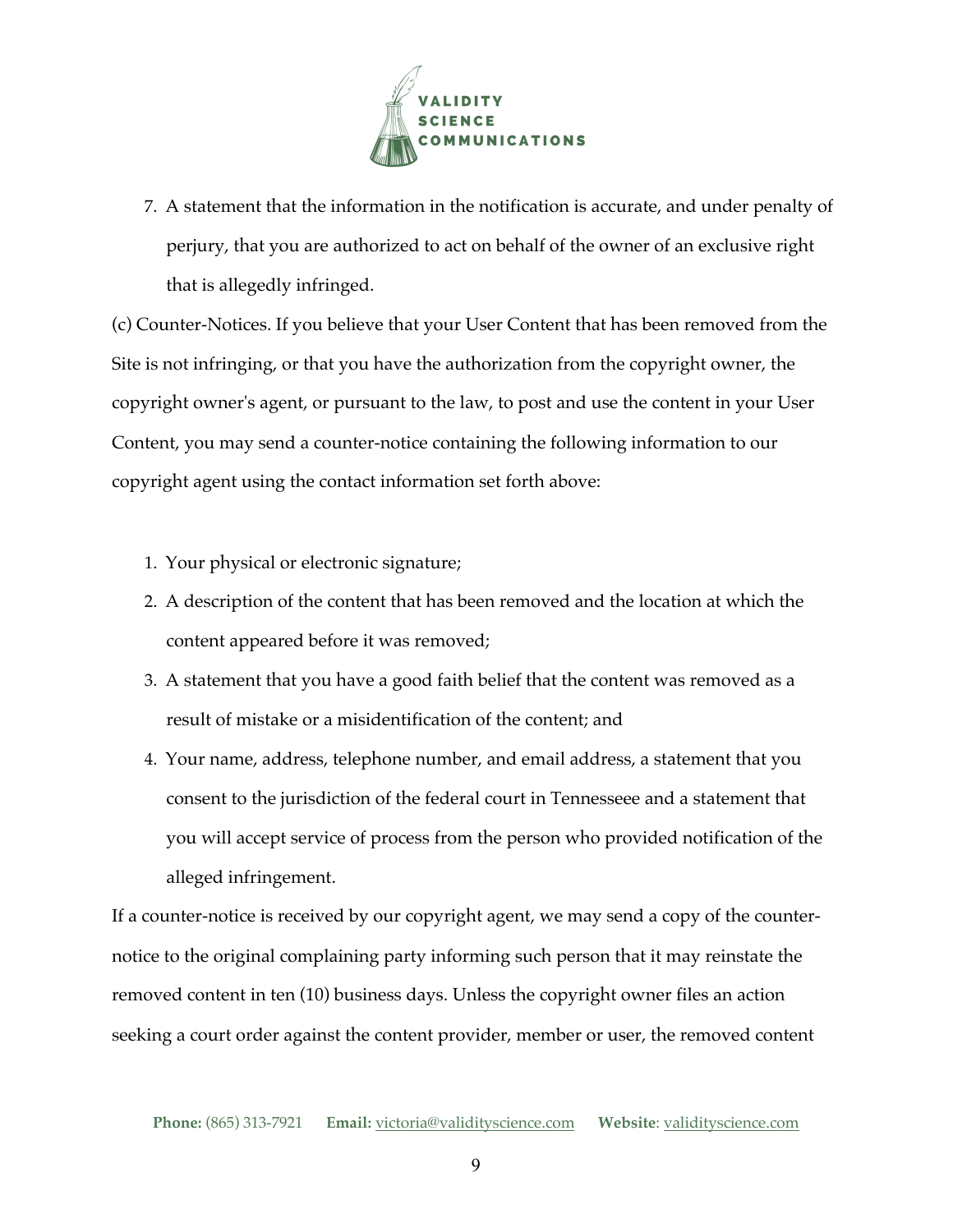

may (in our sole discretion) be reinstated on the Site in ten (10) to fourteen (14) business days or more after receipt of the counter-notice.

## LICENSE GRANT

By posting any User Content via the Service, you expressly grant, and you represent and warrant that you have a right to grant, to the Company a royalty-free, sublicensable, transferable, perpetual, irrevocable, non-exclusive, worldwide license to use, reproduce, modify, publish, list information regarding, edit, translate, distribute, publicly perform, publicly display, and make derivative works of all such User Content and your name, voice, and/or likeness as contained in your User Content, if applicable, in whole or in part, and in any form, media or technology, whether now known or hereafter developed, for use in connection with the Service.

# INTELLECTUAL PROPERTY

You acknowledge and agree that we and our licensors retain ownership of all intellectual property rights of any kind related to the Service, including applicable copyrights, trademarks and other proprietary rights. Other product and company names that are mentioned on the Service may be trademarks of their respective owners. We reserve all rights that are not expressly granted to you under these Terms of Use.

# EMAIL MAY NOT BE USED TO PROVIDE NOTICE

Communications made through the Service's email and messaging system will not constitute legal notice to the Site, the Service, or any of its officers, employees, agents or representatives in any situation where legal notice is required by contract or any law or regulation.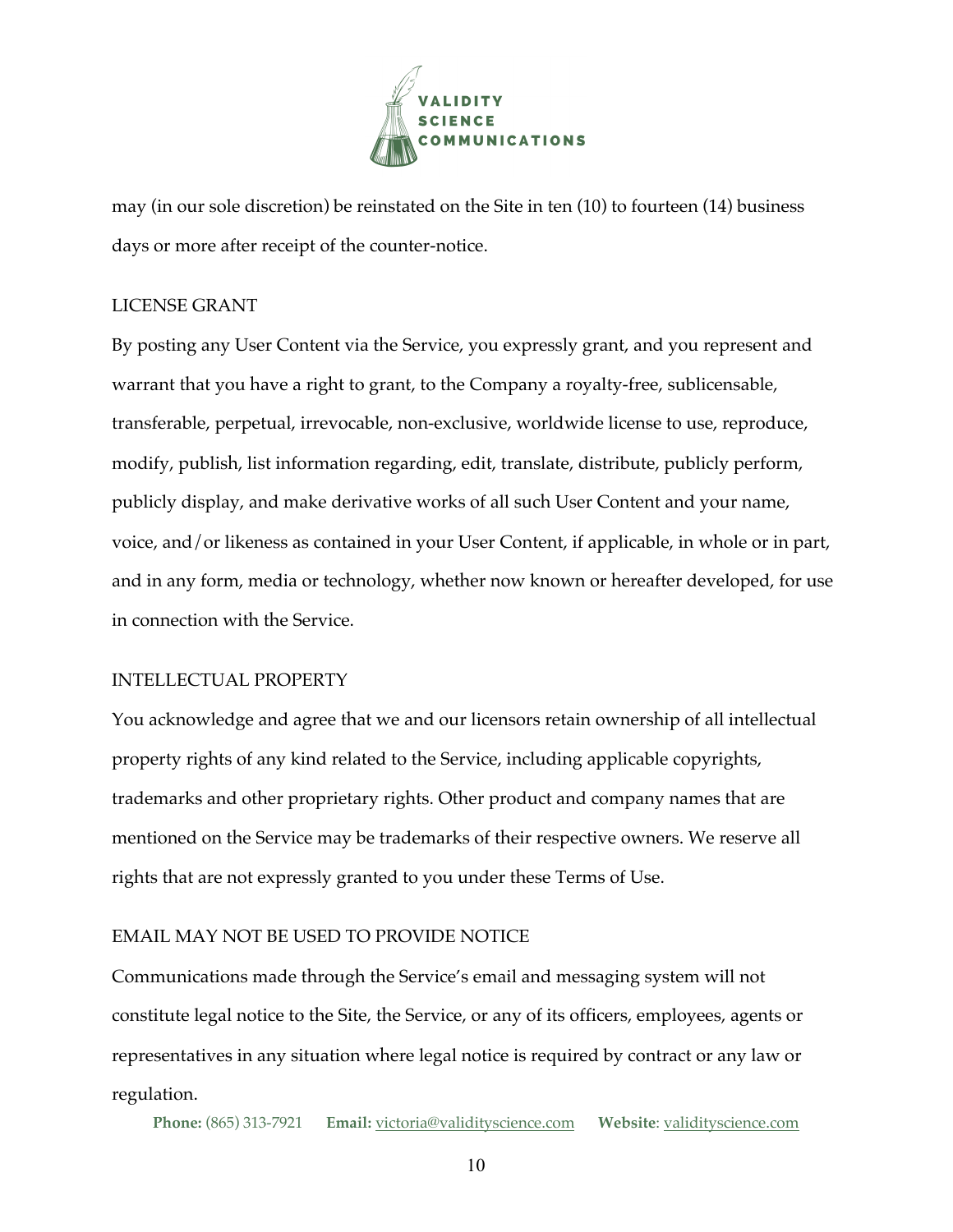

## USER CONSENT TO RECEIVE COMMUNICATIONS IN ELECTRONIC FORM

For contractual purposes, you: (a) consent to receive communications from us in an electronic form via the email address you have submitted; and (b) agree that all Terms of Use, agreements, notices, disclosures, and other communications that we provide to you electronically satisfy any legal requirement that such communications would satisfy if it were in writing. The foregoing does not affect your non-waivable rights.

We may also use your email address to send you other messages, including information about the Site or the Service and special offers. You may opt out of such email by changing your account settings, using the "Unsubscribe" link in the message, or by sending an email to info@validityscience.com.

Opting out may prevent you from receiving messages regarding the Site, the Service or special offers.

## WARRANTY DISCLAIMER

**Phone:** (865) 313-7921 **Email:** victoria@validityscience.com **Website**: validityscience.com THE SERVICE, IS PROVIDED "AS IS," WITHOUT WARRANTY OF ANY KIND. WITHOUT LIMITING THE FOREGOING, WE EXPRESSLY DISCLAIM ALL WARRANTIES, WHETHER EXPRESS, IMPLIED OR STATUTORY, REGARDING THE SERVICE INCLUDING WITHOUT LIMITATION ANY WARRANTY OF MERCHANTABILITY, FITNESS FOR A PARTICULAR PURPOSE, TITLE, SECURITY, ACCURACY AND NON-INFRINGEMENT. WITHOUT LIMITING THE FOREGOING, WE MAKE NO WARRANTY OR REPRESENTATION THAT ACCESS TO OR OPERATION OF THE SERVICE WILL BE UNINTERRUPTED OR ERROR FREE. YOU ASSUME FULL RESPONSIBILITY AND RISK OF LOSS RESULTING FROM YOUR DOWNLOADING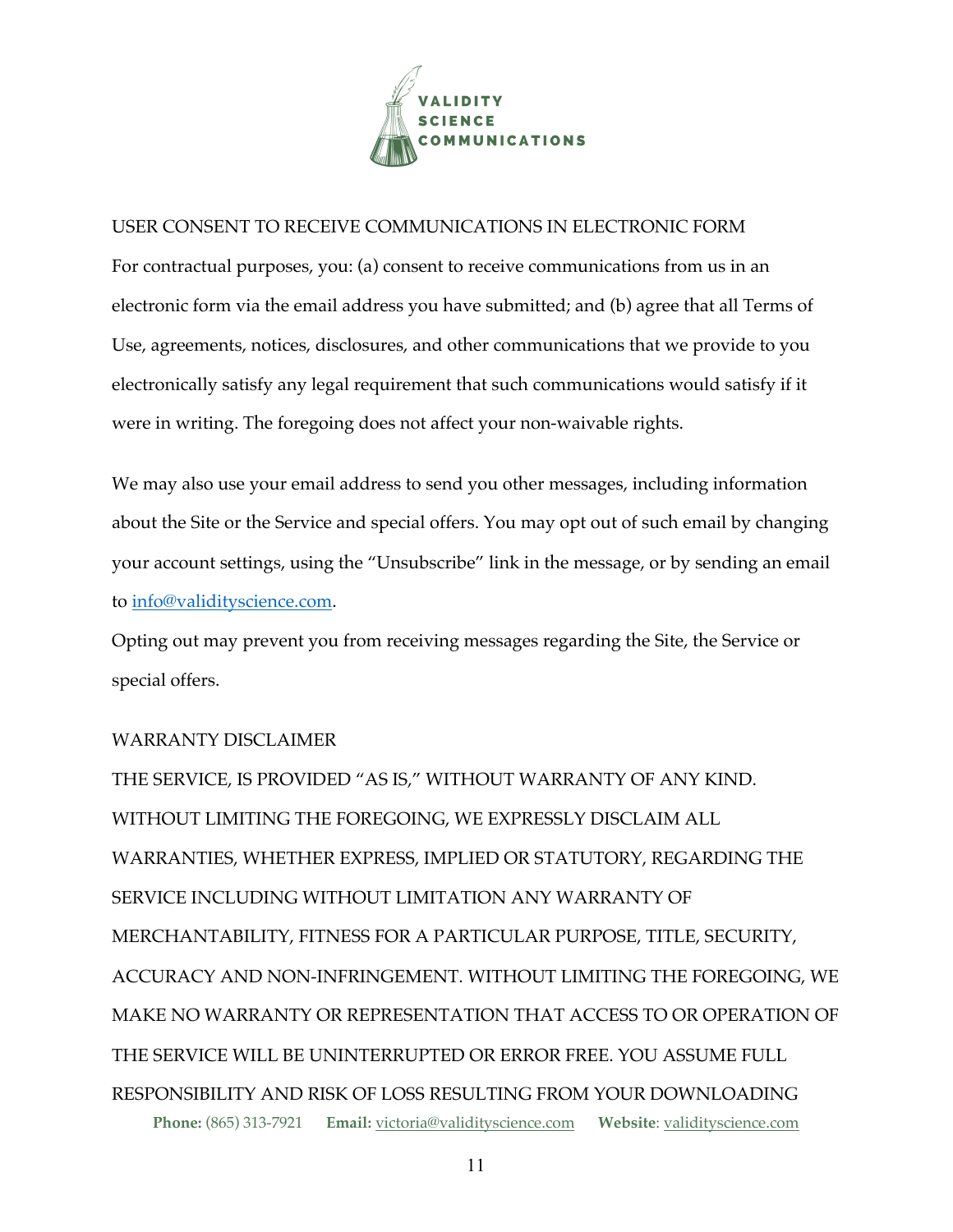

AND/OR USE OF FILES, INFORMATION, CONTENT OR OTHER MATERIAL OBTAINED FROM THE SERVICE. SOME JURISDICTIONS LIMIT OR DO NOT PERMIT DISCLAIMERS OF WARRANTY, SO THIS PROVISION MAY NOT APPLY TO YOU.

# LIMITATION OF DAMAGES;

RELEASE TO THE EXTENT PERMITTED BY APPLICABLE LAW, IN NO EVENT SHALL THE SITE, THE SERVICE, ITS AFFILIATES, DIRECTORS, OR EMPLOYEES, OR ITS LICENSORS OR PARTNERS, BE LIABLE TO YOU FOR ANY LOSS OF PROFITS, USE, OR DATA, OR FOR ANY INCIDENTAL, INDIRECT, SPECIAL, CONSEQUENTIAL OR EXEMPLARY DAMAGES, HOWEVER ARISING, THAT RESULT FROM: (A) THE USE, DISCLOSURE, OR DISPLAY OF YOUR USER CONTENT; (B) YOUR USE OR INABILITY TO USE THE SERVICE; (C) THE SERVICE GENERALLY OR THE SOFTWARE OR SYSTEMS THAT MAKE THE SERVICE AVAILABLE; OR (D) ANY OTHER INTERACTIONS WITH USE OR WITH ANY OTHER USER OF THE SERVICE, WHETHER BASED ON WARRANTY, CONTRACT, TORT (INCLUDING NEGLIGENCE) OR ANY OTHER LEGAL THEORY, AND WHETHER OR NOT WE HAVE BEEN INFORMED OF THE POSSIBILITY OF SUCH DAMAGE, AND EVEN IF A REMEDY SET FORTH HEREIN IS FOUND TO HAVE FAILED OF ITS ESSENTIAL PURPOSE. SOME JURISDICTIONS LIMIT OR DO NOT PERMIT DISCLAIMERS OF LIABILITY, SO THIS PROVISION MAY NOT APPLY TO YOU.

**Phone:** (865) 313-7921 **Email:** victoria@validityscience.com **Website**: validityscience.com If you have a dispute with one or more users, a restaurant or a merchant of a product or service that you review using the Service, you release us (and our officers, directors, agents, subsidiaries, joint ventures and employees) from claims, demands and damages (actual and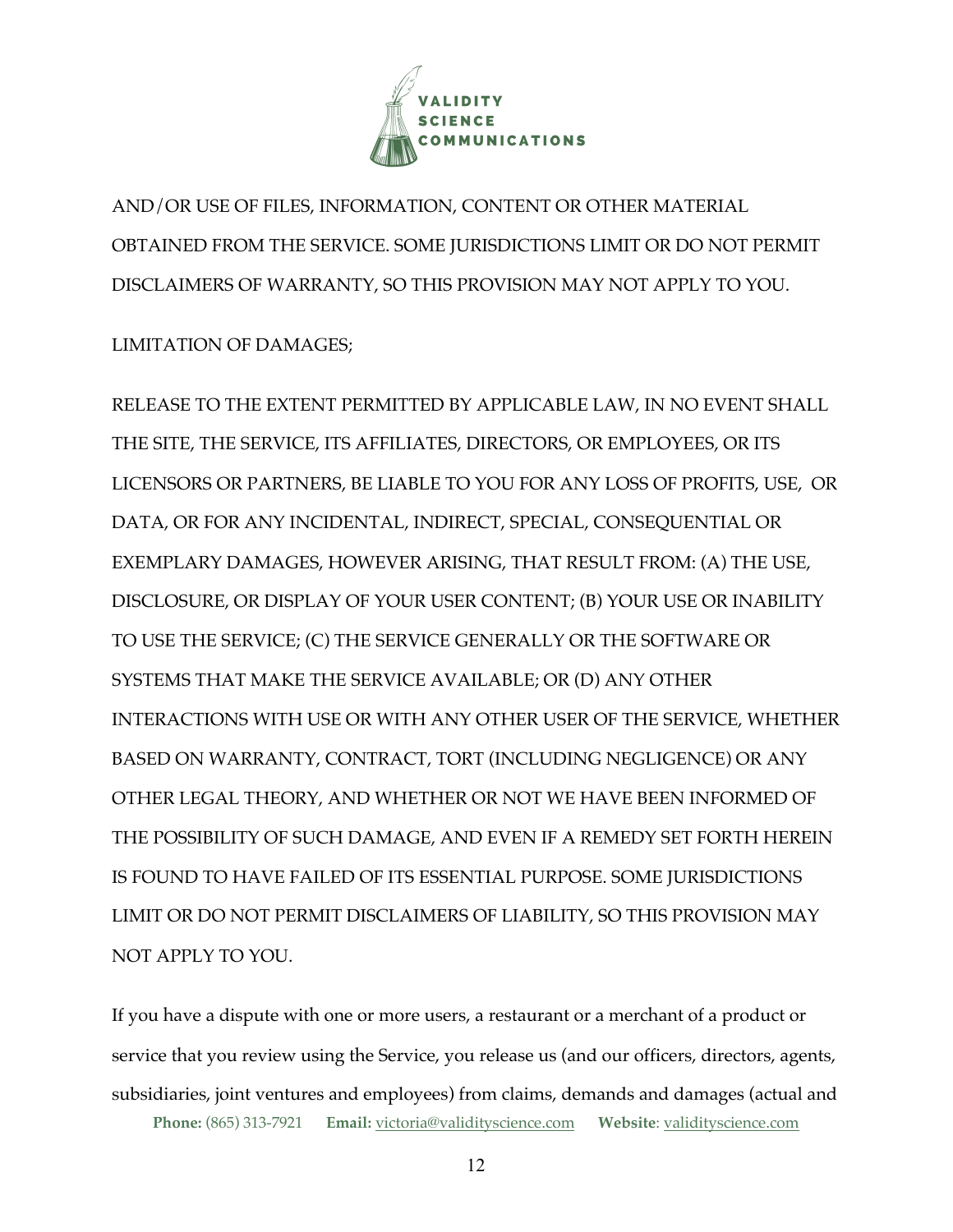

consequential) of every kind and nature, known and unknown, arising out of or in any way connected with such disputes.

If you are a California resident using the Service, you may specifically waive California Civil Code §1542, which says: "A general release does not extend to claims which the creditor does not know or suspect to exist in his favor at the time of executing the release, which if known by him must have materially affected his settlement with the debtor."

## MODIFICATION OF TERMS OF USE

We can amend these Terms of Use at any time and will update these Terms of Use in the event of any such amendments. It is your sole responsibility to check the Site from time to time to view any such changes in this agreement. Your continued use of the Site or the Service signifies your agreement to our revisions to these Terms of Use. We will endeavor to notify you of material changes to the Terms by posting a notice on our homepage and/or sending an email to the email address you provided to us upon registration. For this additional reason, you should keep your contact and profile information current. Any changes to these Terms (other than as set forth in this paragraph) or waiver of our rights hereunder shall not be valid or effective except in a written agreement bearing the physical signature of one of our officers. No purported waiver or modification of this agreement on our part via telephonic or email communications shall be valid.

#### GENERAL TERMS

If any part of this Terms of Use agreement is held or found to be invalid or unenforceable, that portion of the agreement will be construed as to be consistent with applicable law while the remaining portions of the agreement will remain in full force and effect. Any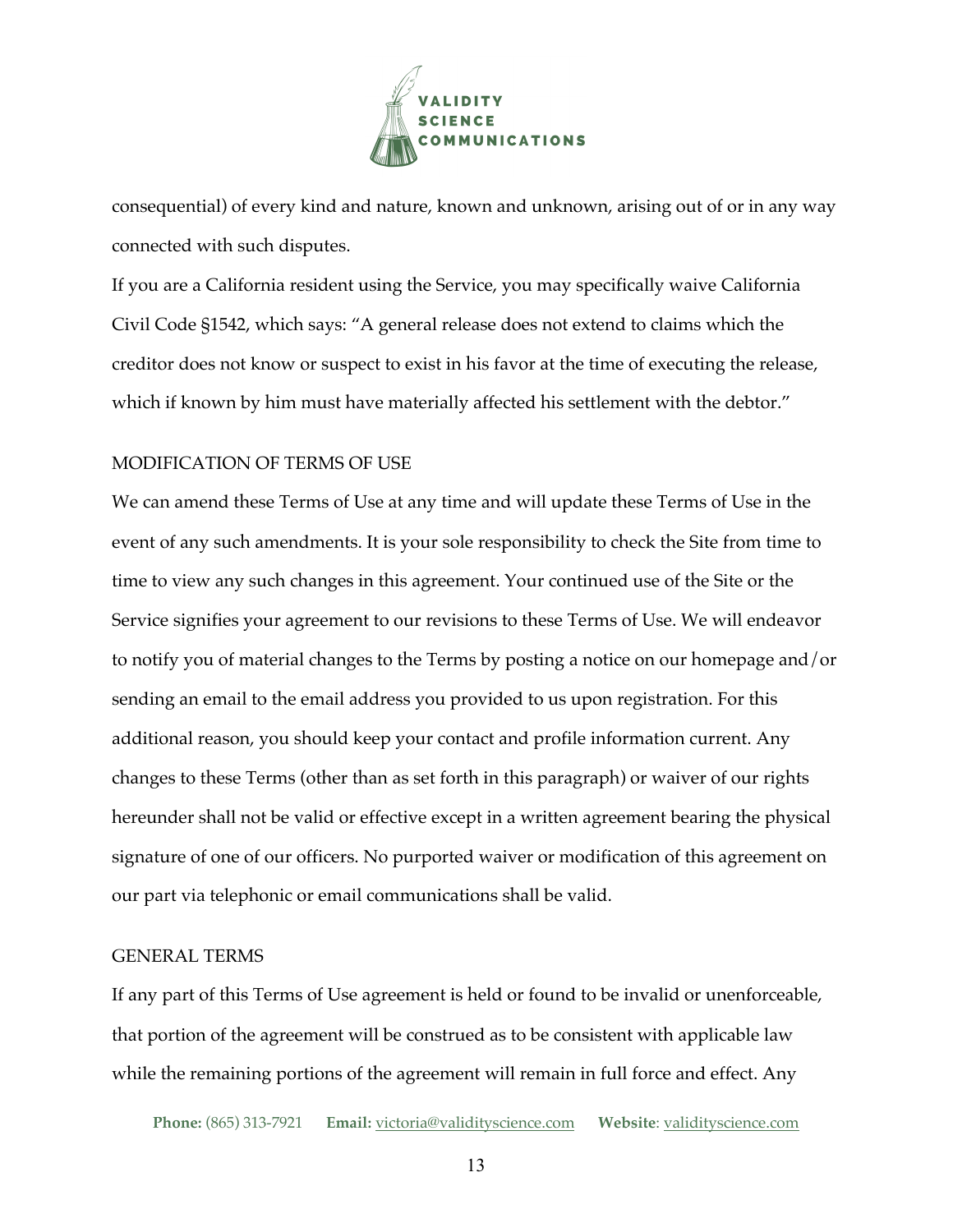

failure on our part to enforce any provision of this agreement will not be considered a waiver of our right to enforce such provision. Our rights under this agreement survive any transfer or termination of this agreement.

You agree that any cause of action related to or arising out of your relationship with the Company must commence within ONE year after the cause of action accrues. Otherwise, such cause of action is permanently barred.

These Terms of Use and your use of the Site are governed by the federal laws of the United States of America and the laws of the State of Tennessee, without regard to conflict of law provisions.

We may assign or delegate these Terms of Service and/or our Privacy Policy, in whole or in part, to any person or entity at any time with or without your consent. You may not assign or delegate any rights or obligations under the Terms of Service or Privacy Policy without our prior written consent, and any unauthorized assignment or delegation by you is void.

YOU ACKNOWLEDGE THAT YOU HAVE READ THESE TERMS OF USE, UNDERSTAND THE TERMS OF USE, AND WILL BE BOUND BY THESE TERMS AND CONDITIONS. YOU FURTHER ACKNOWLEDGE THAT THESE TERMS OF USE TOGETHER WITH THE PRIVACY POLICY AT

https://www.validityscience.com/privacy-policy REPRESENT THE COMPLETE AND EXCLUSIVE STATEMENT OF THE AGREEMENT BETWEEN US AND THAT IT SUPERSEDES ANY PROPOSAL OR PRIOR AGREEMENT ORAL OR WRITTEN, AND